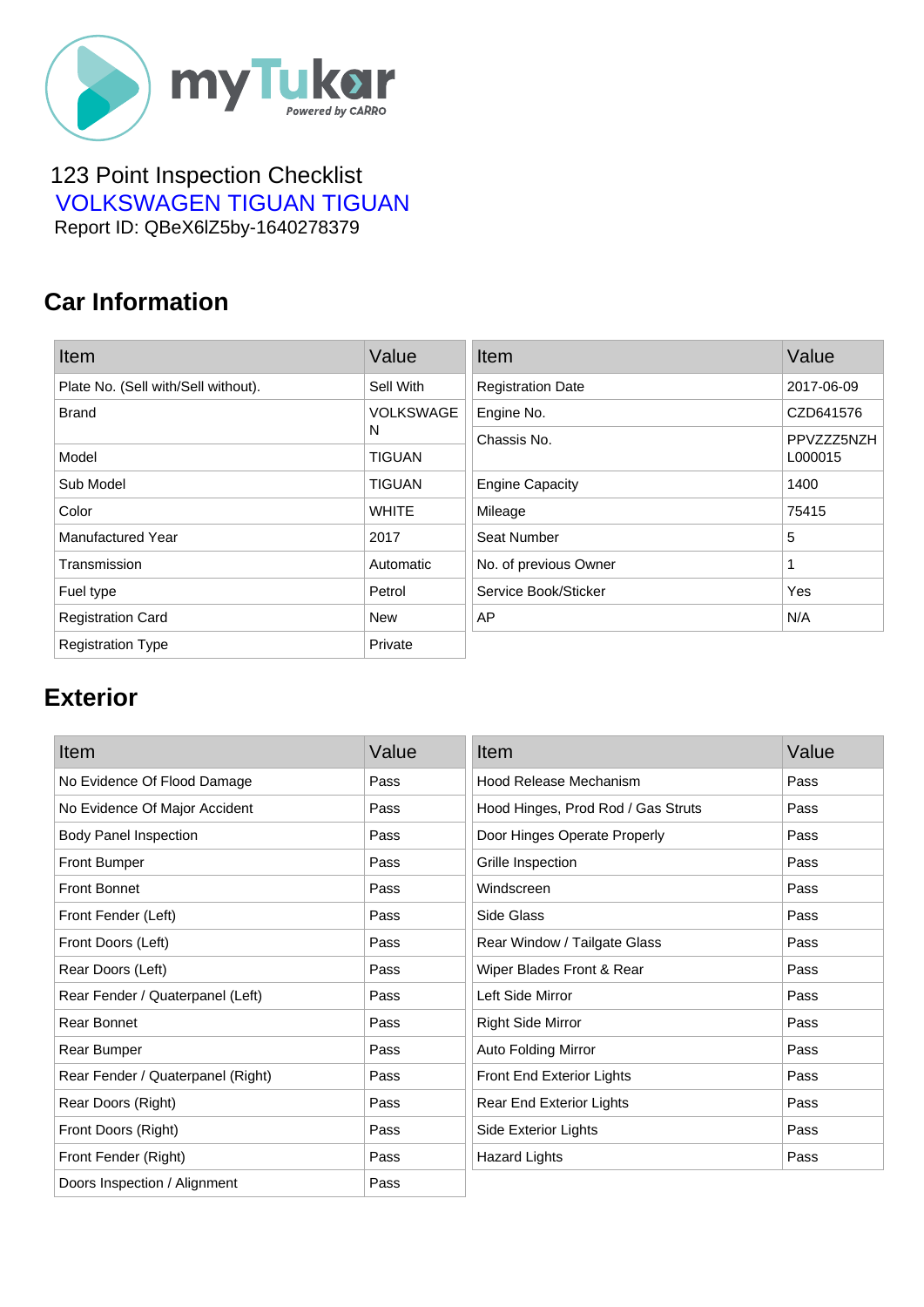# **Interior**

| Item                                 | Value | Item                                         | Value |
|--------------------------------------|-------|----------------------------------------------|-------|
| Airbags                              | 4     | Sun Visors, Vanity Mirror & Light            | Pass  |
| Safety Belts                         | Pass  | Dashboard                                    | Pass  |
| Radio / Cassette / Cd/Dvd Player     | Pass  | Dashboard Drawer                             | Pass  |
| Antenna                              | Pass  | <b>Interior Carpet</b>                       | Pass  |
| Alarm / Theft Deterrent System       | Pass  | <b>Floor Mats</b>                            | Pass  |
| <b>Speakers</b>                      | Pass  | Door Trim & Door Panels                      | Pass  |
| Reverse Camera                       | N/A   | Headlining                                   | Pass  |
| Air Conditioning System              | Fail  | <b>Front Seat</b>                            | Pass  |
| Air Conditioning Switch Panel        | Pass  | <b>Rear Seat</b>                             | Pass  |
| Center Armrest / Console             | Pass  | Seat & Head Restraint Adjustment             | Pass  |
| <b>Front Aircon Vents</b>            | Pass  | <b>Folding Seats</b>                         | Pass  |
| <b>Rear Aircon Vents</b>             | Pass  | <b>Heated Seats</b>                          | N/A   |
| Clock                                | Pass  | <b>Cooled Seats</b>                          | N/A   |
| Tilt / Telescopic Steering Wheel     | Pass  | Sunroof / Moonroof                           | N/A   |
| <b>Steering Wheel Controls</b>       | Pass  | Convertible Top                              | N/A   |
| <b>Steering Wheel Condition</b>      | Pass  | Door Handles                                 | Pass  |
| Horn                                 | Pass  | Push Start Button System                     | N/A   |
| Indicator Light                      | Pass  | <b>Central Locking System</b>                | Pass  |
| <b>Warning Light</b>                 | Pass  | <b>Power Window Controls</b>                 | Pass  |
| <b>Tripmeter And Odometer</b>        | Pass  | <b>Remote Boot Release</b>                   | Pass  |
| Windscreen Wipers Switch             | Pass  | Fuel Cap Release                             | Fail  |
| Rear Window Wiper Switch             | Pass  | Luggage Compartment Trim & Cargo Net         | Pass  |
| <b>Paddle Shifters</b>               | Pass  | Luggage Compartment Light                    | Pass  |
| Interior Courtesy, Dome & Map Lights | Pass  | Luggage Board                                | Pass  |
| <b>Outside Rear View Mirrors</b>     | N/A   | Parcel Shelf / Speaker Board / Tonneau Cover | Pass  |
| Ashtrays                             | Pass  | Jack & Tool Kit                              | Pass  |
| Gear Knob                            | Fail  | Spare Tyre                                   | Pass  |
| Handbrake / Footbrake Lever          | Pass  |                                              |       |

# **Underbody**

| Item                  | Value | Item                             | Value |
|-----------------------|-------|----------------------------------|-------|
| <b>Exhaust System</b> | Pass  | Wheel Covers & Center Caps       | Pass  |
| 4X4 Operation         | N/A   | Rack And Pinion, Linkage & Boots | Pass  |
| Front Tyre (Left)     | Pass  | Control Arms & Ball Joints       | Pass  |
| Rear Tyre (Left)      | Pass  | Tie Rods & Idler Arm             | Pass  |
| Front Tyre (Right)    | Pass  | Sway Bars, Links & Bushings      | Pass  |
| Rear Tyre (Right)     | Pass  | Wheel Alignment                  | Pass  |
| <b>Rims</b>           | Pass  |                                  |       |